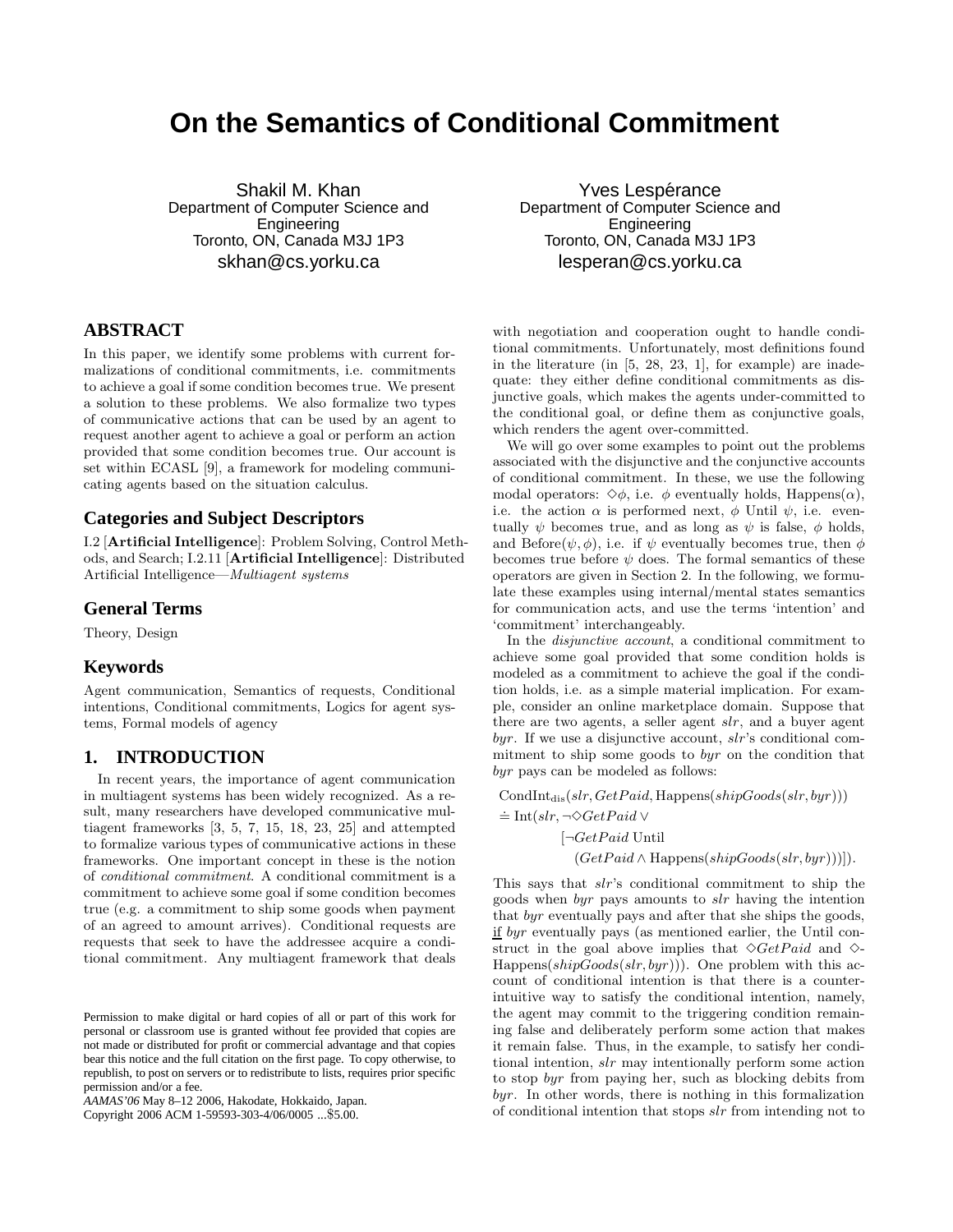get paid and not to send the goods. However, this is counterintuitive and a model of conditional commitment should not support this. Thus, with the disjunctive account of conditional commitment, the agent seems under-committed to the goal. Examples of accounts in the literature that formalize conditional commitments as disjunctive goals are [23] and [1].

In the conjunctive account, a conditional commitment to achieve a goal provided that a condition holds is modeled as a temporally ordered conjunctive commitment to the triggering condition and the conditional goal, where the triggering condition is achieved first. Although this model may seem appropriate in many cases, it often leads to problems. For example, suppose that  $slr$  has the conditional commitment to ship a replacement unit provided that byr reports and returns a defective good. If we use a conjunctive account, this can be modeled as follows:

#### CondInt<sub>con</sub>(slr, DefGoodRet,

# $Happens(shipRepl(slr, byr)) \doteq$  $Int(slr, Before (Happens(shipRep (slr, byr)), DefGood Ret)$  $\land \Diamond$ Happens(shipRepl(slr, byr))).

This says that slr's conditional commitment to ship a replacement unit provided that byr returns a defective good can be modeled as slr's intention that byr returns a defective good before slr ships a replacement unit, and eventually slr ships a replacement unit. Note that, according to this definition, since slr has the intention that the defective product is returned before she ships the replacement unit, and that she eventually ships the replacement unit, it follows that slr has the intention that byr eventually returns a product, i.e. Int( $slr$ ,  $\Diamond DefGoodRet$ ). So  $slr$  may deliberately perform some action, such as shipping a defective good in the first place, to achieve this intention. Thus, the conjunctive account of conditional commitment results in over-committed agents. Both [5] and [28] formalize conditional commitments as conjunctive goals.

In this paper, we propose a solution to these problems (the under/over-commitment problems, henceforth). Our solution involves using an additional constraint with the disjunctive account to eliminate the under-commitment problem. We use the Extended Cognitive Agent Specification Language (ECASL) [9] as our base formalism for this. Our account is formulated for internal/mental states semantics for communication acts. Nevertheless, the same issues arise for public/social-commitment semantics (as discussed in Section 5). Once again, in this paper, we will use the terms 'intention' and 'commitment' interchangeably.

Using our definition of conditional intention, we then prove that a conditional intention becomes an ordinary intention when the associated condition is true, and that agents correctly introspect about their conditional intentions. We also formalize two types of communicative actions that can be used by an agent to request another agent to achieve a goal or perform an action provided that some confdition becomes true. Then we prove that performing such a conditional request leads to a conditional intention under the right conditions.

The paper is organized as follows: in the next section, we outline the ECASL framework. In Section 3, we present our model of conditional commitment and discuss some of its properties. In Section 4, we present some communicative acts that allow agents to make requests that result in conditional commitments. In Section 5, we compare our approach to previous work on conditional commitments. Finally in Section 6, we summarize our results and discuss possible future work.

# **2. ECASL**

The Extended Cognitive Agent Specification Language (ECASL) [9], an extension of CASL [22, 24], is a framework for specifying and verifying complex communicating multiagent systems that incorporates a formal model of meansends reasoning. In this section, we outline the part of ECASL that is needed for our formalization of conditional commitment.

In ECASL, agents are viewed as entities with mental states, i.e., knowledge and goals, and the specifier can define the behavior of the agents in terms of these mental states. ECASL combines a declarative action theory defined in the situation calculus with a rich programming/process language, Con-Golog [4]. Domain dynamics and agents' mental states are specified declaratively in the theory, while the agents' behavior is specified procedurally in ConGolog.

In ECASL, a dynamic domain is represented using an action theory [17] formulated in the situation calculus [12], a (mostly) first order language for representing dynamically changing worlds in which all changes are the result of named actions. ECASL uses a theory D that includes the following set of axioms:

- action precondition axioms, one per action a characterizing  $Poss(a, s)$ ,
- successor state axioms (SSA), one per fluent, that encode both effect and frame axioms and specify exactly when the fluent changes [16],
- initial state axioms describing what is true initially including the mental states of the agents,
- axioms identifying the agent of each action,
- unique name axioms for actions, and
- domain-independent foundational axioms describing the structure of situations [10].

Within ECASL, the behavior of agents is specified using the notation of the logic programming language ConGolog [4], the concurrent version of Golog [11]. A typical ConGolog program is composed of a sequence of procedure declarations, followed by a complex action. Complex actions can be composed using constructs that include primitive actions, waiting for a condition, sequence, nondeterministic branch, nondeterministic choice of arguments, conditional branching, while loop, procedure call, nondeterministic iteration, concurrent execution with and without priorities, and interrupts. To deal with multiagent processes, primitive actions in ECASL take the agent of the action as argument.

The semantics of the ConGolog process description language is defined in terms of transitions, in the style of structural operational semantics [14]. The overall semantics of a program is specified by the Do relation:

$$
Do(\delta, s, s') \doteq \exists \delta' \cdot (Trans^*(\delta, s, \delta', s') \wedge Final(\delta', s')).
$$

 $Do(\delta, s, s')$  holds if and only if s' can be reached by performing a sequence of transitions starting with program  $\delta$ in s, and the remaining program  $\delta'$  may legally terminate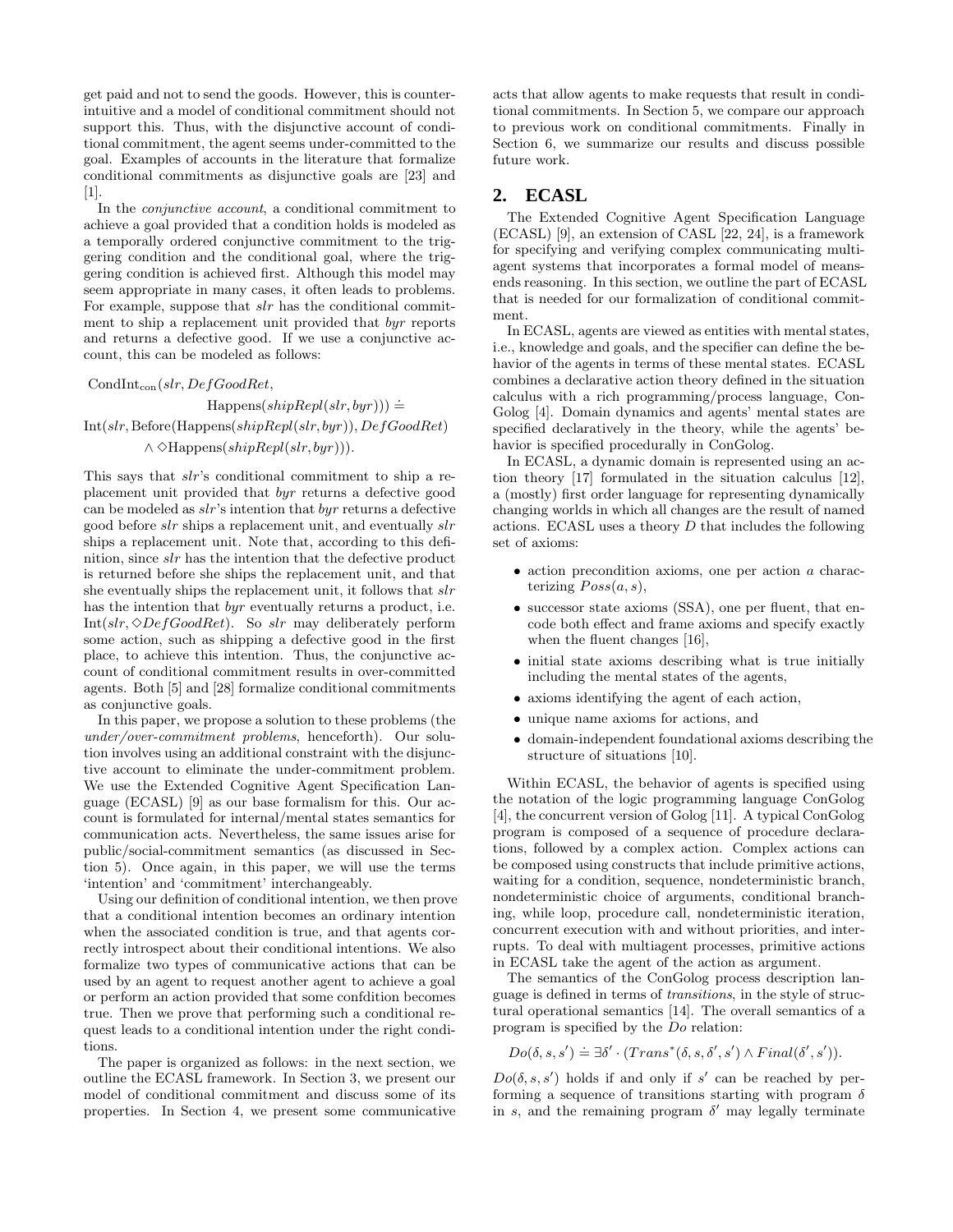in s'. Here, Trans<sup>∗</sup> is the reflexive transitive closure of the transition relation  $Trans.$ <sup>1</sup>

The situation calculus underlying ECASL is a branching time temporal logic, where each situation has a linear past and a branching future. In the framework, one can write both state formulas and path formulas. A state formula  $\phi(s)$  takes a single situation as argument and is evaluated with respect to that situation. On the other hand, a path formula  $\psi(s_1, s_2)$  takes two situations as arguments and is evaluated with respect to the interval (finite path)  $[s_1, s_2]$ . A state formula  $\phi$  may contain a placeholder constant now that stands for the situation in which  $\phi$  must hold.  $\phi(s)$  is the formula that results from replacing now by s. Similarly, a path formula  $\psi$  may contain the placeholder constants now and then that stand for the situations that are the endpoints of the interval  $[now, then]$  over which  $\psi$  must hold.  $\psi(s_1, s_2)$ denotes  $\psi$  with  $s_1$  substituted for now and  $s_2$  substituted for then. Where the intended meaning is clear, we sometimes suppress the placeholder(s).

ECASL allows the specifier to model agents in terms of their mental states by including operators to specify agents' information (i.e., their knowledge), and motivation (i.e., their goals or intentions). We use state formulas within the scope of knowledge, and path formulas within the scope of intentions. Following [13, 20], ECASL models knowledge using a possible worlds account adapted to the situation calculus.  $K(agt, s', s)$  is used to denote that in situation s, agt thinks that she could be in situation  $s'$ .  $s'$  is called a K-alternative situation for agt in s. Using  $K$ , the knowledge or belief of an agent,  $Know(agt, \phi, s)$ , is defined as  $\forall s' (Kagt, s', s) \supset \phi(s')),$  i.e. agt knows  $\phi$  in s if  $\phi$  holds in all of  $agt$ 's  $K$ -accessible situations in s. In ECASL,  $K$  is constrained to be reflexive, transitive, and Euclidean in the initial situation to capture the fact that agents' knowledge is true, and that agents have positive and negative introspection. As shown in [20], these constraints then continue to hold after any sequence of actions since they are preserved by the successor state axiom for K.

ECASL supports knowledge expansion as a result of sensing actions [20] and some informing communicative actions. Here, we restrict our discussion to knowledge expansion as a result of inform actions. The preconditions of inform are as follows:

$$
Poss(inform(inf,agt, \phi), s) \equiv \text{Know}(inf, \phi, s)
$$

$$
\land \neg \text{Know}(inf, \text{Know}(agt, \phi, now), s).
$$

In other words, the agent *inf* can inform *agt* that  $\phi$ , iff *inf* knows that  $\phi$  currently holds, and does not believe that *agt* currently knows that  $\phi$ . The successor state axiom (SSA) for  $K$  can be defined as follows:

$$
K(agt, s^*, do(a, s)) \equiv
$$
  
\n
$$
\exists s'. K(agt, s', s) \land s^* = do(a, s') \land Poss(a, s').
$$

This says that after an action happens, every agent learns that it was possible and has happened. Moreover, if the action involves someone informing *agt* that  $\phi$  holds, then agt knows this afterwards. This follows from the fact that it is a precondition of  $inform(inf, agt, \phi)$  that  $inf$  knows that  $\phi$ , that what is known must be true (i.e. K is reflexive), and that the SSA for K requires the agent to know that  $Poss(a, s)$  after a happens in s. Note that this axiom only handles knowledge expansion, not revision.

ECASL also incorporates goal expansion and a limited form of goal contraction. Goals or intentions are modeled using an accessibility relation  $W$  over possible situations. The W-accessible situations for an agent are the ones where she thinks that all her goals are satisfied. W-accessible situations may include situations that the agent thinks are impossible (i.e. that do not have a predecessor that is  $K$ -related to the current situation), unlike Cohen and Levesque's [2] Gaccessible worlds. But intentions are defined in terms of the more primitive  $W$  and  $K$  relations so that the intention accessible situations are W-accessible situations that are also compatible with what the agent knows, in the sense that there is a K-accessible situation in their history. This guarantees that agents' intentions are realistic, that is, agents can only intend things that they believe are possible. Thus we have:

Int
$$
(agt, \psi, s) \doteq \forall s', s^*
$$
.  
\n $[W(agt, s^*, s) \wedge K(agt, s', s) \wedge s' \leq s^*] \supset \psi(s', s^*)$ .

This means that the intentions of an agent in s are those formulas that are true for all intervals between situations  $s'$ and  $s^*$  where the situations  $s^*$  are W-accessible from  $s$  and have a  $K$ -accessible situation  $s'$  in their past. Intentions are future oriented, and any goal formula will be evaluated with respect to a finite path defined by a pair of situations, a current situation now and an ending situation then. This formalization of goals can deal with both achievement goals and maintenance goals. An achievement goal  $\phi$  is said to be eventually satisfied if  $\phi$  holds in some situation between now and then, i.e., if  $\Diamond(\phi, now, then)$ , which is defined as  $\exists s'. \text{ (now } \leq s' \leq \text{ then } \wedge \phi(s'))$ .<sup>2</sup> In [21], Shapiro showed how positive and negative introspection of intentions can be modeled by placing some constraints on  $K$  and  $W$ . To make sure that agents' wishes and intentions are consistent, W is also constrained to be serial.

ECASL provides an intention transfer communication action, request, which is defined in terms of inform. This is somewhat similar to Herzig and Longin's account [7], where a request is defined as informing about one's intentions, and the requested goals are adopted via cooperation principles. The request action can be used by an agent to request another agent to achieve some state of affairs. Formally, we have:

$$
request(req,agt, \phi) \doteq inform(req,agt,Int(req, \phi, now)).
$$

The SSA for W which handles intention change in ECASL, has the same structure as a SSA for a domain dependent fluent. In the following,  $W^+(agt, a, s^*, s)$   $(W^-(agt, a, s^*, s),$ resp.) denotes the conditions under which  $s^*$  is added to (dropped from, resp.) W as a result of the action  $a$  in  $s$ :

$$
W(agt, s^*, do(a, s)) \equiv W^+(agt, a, s^*, s) \vee
$$
  

$$
(W(agt, s^*, s) \wedge \neg W^-(agt, a, s^*, s)).
$$

An agent's intentions are expanded when it is requested

<sup>&</sup>lt;sup>1</sup>Since we have predicates that take programs as arguments, we need to encode programs and formulas as first-order terms as in [4]. For notational simplicity, we suppress this encoding and use formulas and programs as terms directly.

<sup>&</sup>lt;sup>2</sup>We sometimes use  $\diamond$  with a path formula  $\psi$  argument, in which case, we mean that  $\psi$  holds over some interval [s, then] that starts at some situation s between now and then; see Table 1 for the formal definition.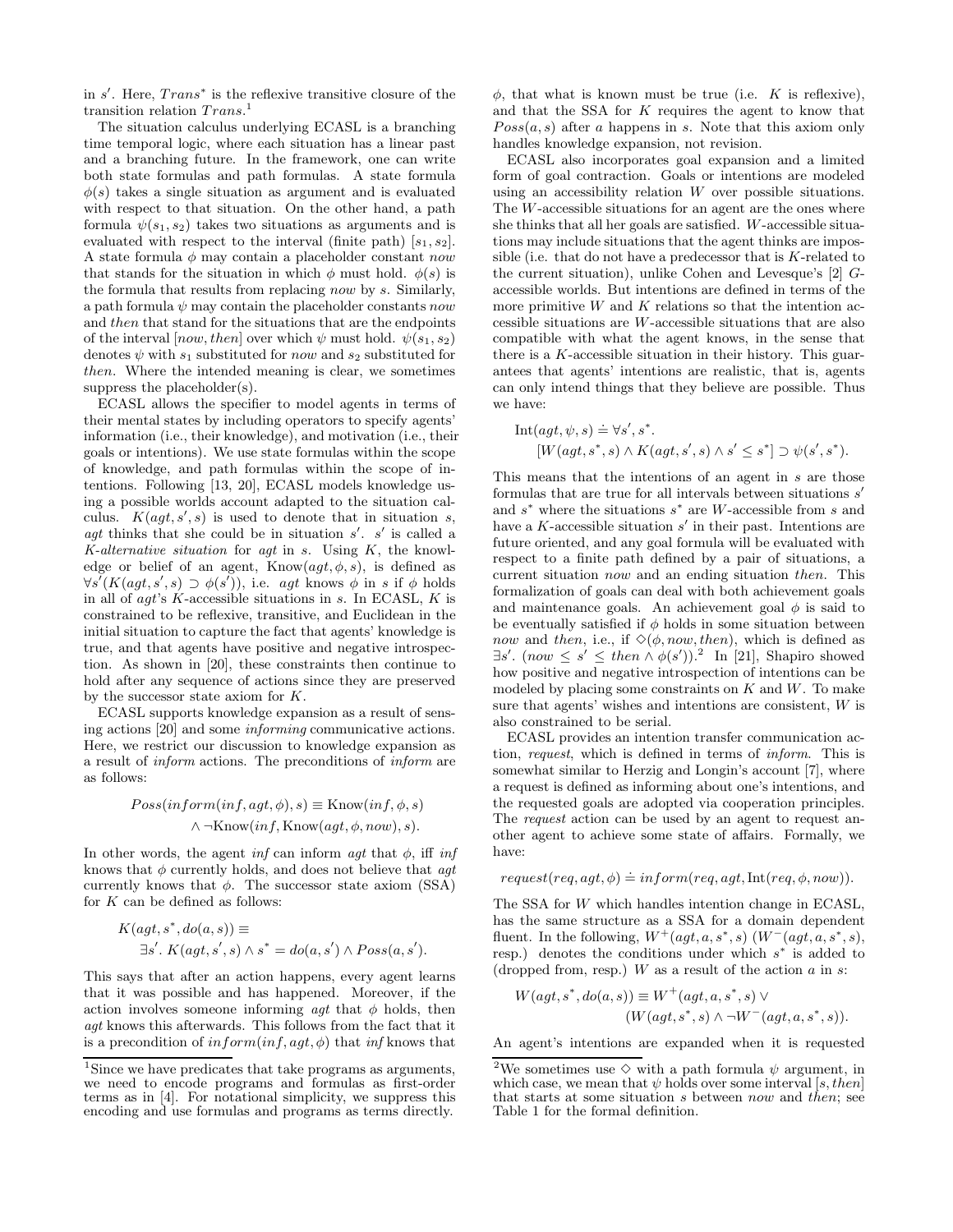something by another agent. After the request(req, aqt,  $\psi$ ) action, *agt* adopts the goal that  $\psi$ , unless she has a conflicting goal or is not willing to serve req for  $\psi$ . Therefore, this action should cause *agt* to drop any paths in W where  $\psi$ does not hold. This is handled in  $W^-$ :

$$
W^-(agt, a, s^*, s) \doteq
$$
  
\n
$$
[\exists reg, \psi. a = request(req, agt, \psi)
$$
  
\n
$$
\land \text{Serves}(agt, req, \psi, s) \land \neg \text{Int}(agt, \neg \psi, s)
$$
  
\n
$$
\land \exists s'. K(agt, s', s) \land s' \leq s^* \land \neg \psi(do(a, s'), s^*)].
$$

A limited form of intention contraction is also handled in ECASL. Agents intentions are contracted as a result of a cancelRequest action. ECASL also incorporates a formal model of means-ends reasoning and commitment to rational plans to achieve intentions. See [9] for the details of these.

Table 1 shows some abbreviations that will be used throughout the paper.

#### Table 1: Some Definitions of Temporal Operators

- 1.  $\Diamond(\psi, now, then) \doteq \exists s'. now \leq s' \leq then \land \psi(s', then),$
- 2.  $\square(\psi, now, then) \doteq \neg \diamondsuit(\neg \psi, now, then),$
- 3.  $\phi$  Until  $\psi$ ](now, then)  $\dot{=}$  3*s'*. now  $\leq$  *s'*  $\leq$  then
- $\overline{\wedge} \psi(s', then) \wedge \forall s''.\ now \leq s'' \leq s' \supset \phi(s''),$ 4. Before  $(\psi, \phi, now, then) \doteq \exists s' \cdot now \leq s' \leq then$
- $\overline{\wedge} \psi(s', then) \supset \exists s''. now \leq s'' \leq s' \wedge \phi(s''),$ 5.  $E_{\diamond}(\phi, now) \doteq \exists s. now \leq s \wedge \phi(s),$
- 6.  $\Delta_{\Box}(\phi, now) = \Box S \cdot now \leq S \wedge \phi$ <br>6.  $\Delta_{\Box}(\phi, now) \doteq \neg \mathbb{E}_{\Diamond}(\neg \phi, now),$
- 7. Happens(a, now, then)  $\dot{=}$  do(a, now)  $\leq$  then,
- 8. Happens $\alpha$ ,  $how, then$ ) = 0.<br>8. Happens<sub>C</sub>( $\delta$ , now, then) =  $\exists s'. s' \leq then \land Do(\delta, s', then).$

# **3. CONDITIONAL COMMITMENTS**

Having presented our framework, we now return to our discussion about conditional commitments. Informally, an agent *agt* has a conditional commitment or intention that  $\psi$ on the condition that  $\phi$  if agt intends to achieve  $\psi$  as soon as the condition  $\phi$  holds. In our specification, we assume that  $\phi$  is a state formula, whereas  $\psi$  is a path formula and can represent any kind of goal (achievement, maintenance, etc.). In other words, the trigger condition  $\phi$  of a conditional intention takes a single situation now as argument, unlike the goal formula  $\psi$ , which takes two situations now and then as arguments.<sup>3</sup> If one wishes to use an achievement goal  $\phi'$ for  $\psi$ , one can use  $\Diamond(\phi', now, then)$ , i.e. eventually  $\phi'$ .

So we now propose a formalization of conditional inten-

tions that avoids the under/over-commitment problem:

CondInt $(agt, \phi, \psi, s) \doteq$  $Int(agt, DisjGoal(\phi, \psi, now, then))$  $\wedge \text{NoUnderComm}(aqt, \phi, now, then), s),$  $DisjGoal(\phi, \psi, now, then) \doteq$  $[\neg \phi \text{ Until } (\phi \land \psi)](now, then) \lor \neg \Diamond(\phi, now, then),$  $NoUnderComm(agt, \phi, now, then) \doteq$  $\Box($ [Int(agt,  $\Box(\neg \phi, now, then), now)$ )  $Know(agt, A<sub>□</sub>(¬φ, now), now)], now, then).$ 

That is, *agt* conditionally intends that  $\psi$  provided that  $\phi$ , iff agt intends that the following conditions hold:

- 1. either (a)  $\phi$  eventually holds, and  $\psi$  holds immediately from the time  $\phi$  comes to hold, or (b)  $\phi$  never holds, and
- 2. if in any situation *agt* intends that  $\phi$  never comes to hold, she must also know in that situation that it can never become true.

Intuitively, this says that one way to fulfill an agent's conditional intention is to  $(1a)$  satisfy  $\psi$  after  $\phi$  comes to hold, and a second way is that  $(1b)$   $\phi$  never comes to hold in the future. This part of our account is as in the disjunctive approach. However, we add to this that (2) the agent does not intend that  $\phi$  never comes to hold unless she knows that it can never hold. Thus we require that if at some situation, *agt* intends that  $\phi$  never comes true, it must be the case that she knows in that situation that  $\phi$  can never become true, and she only intends this because it has become inevitable. So the additional constraint that  $NoUnderComm(agt, \phi, now, then)$ ensures that agt will not do anything intentionally to make the triggering condition  $\phi$  remain false. One might be tempted to define  $NoUnderComm(aqt, \phi, now, then)$  as  $\Box(\neg \text{Int}(a$  $gt, \Box(\neg \phi, now, then), now), now, then),$  i.e. agt never intends that  $\phi$  never holds. However, since some event may make  $\phi$  impossible to achieve, there is a possibility that *agt* may come to intend that  $\phi$  always be false, if this becomes inevitable. The only case in which *agt* intends that  $\phi$  always be false is when she knows that it can never become true.

Consider once again our online marketplace example given in Section 1 for the disjunctive account. Using this definition of conditional commitment, a seller slr's intention to send the goods when a buyer byr pays,  $\text{CondInt}(slr,+)$  $GetPaid(byr, slr)$ , Happens( $shipGoods(slr, byr)$ , now, then)-, s) can be formalized as follows:

 $Int(slr, DisjGoal(GetPaid(byr,slr),$ 

 $Happens(shipGoods (slr, byr), now, then),$ 

now, then)

 $\land \text{NoUnderComm}(slr, GetPaid(byr, slr),now, then), s).$ 

slr's intention can be further expanded to:

Int(slr, [GetPaidAndThenSendGoods(byr,slr, now, then)

 $\vee \neg \Diamond (GetPaid(byr, slr), now, then)] \wedge$ 

 $\Box((\mathrm{Int}(slr, \Box \neg GetPaul(byr,slr), now) \supset$ 

 $Know(slr, A<sub>□</sub>(¬GetPaid(byr, slr), now), now)),$  $now, then)], s),$ 

<sup>3</sup>We could also handle trigger conditions that are not state formulas. However, in these cases, since the trigger condition holds over a time interval, it is not always clear when exactly the triggering of the commitment to the conditional goal should occur. To avoid these complications, we stick to state formulas as triggers.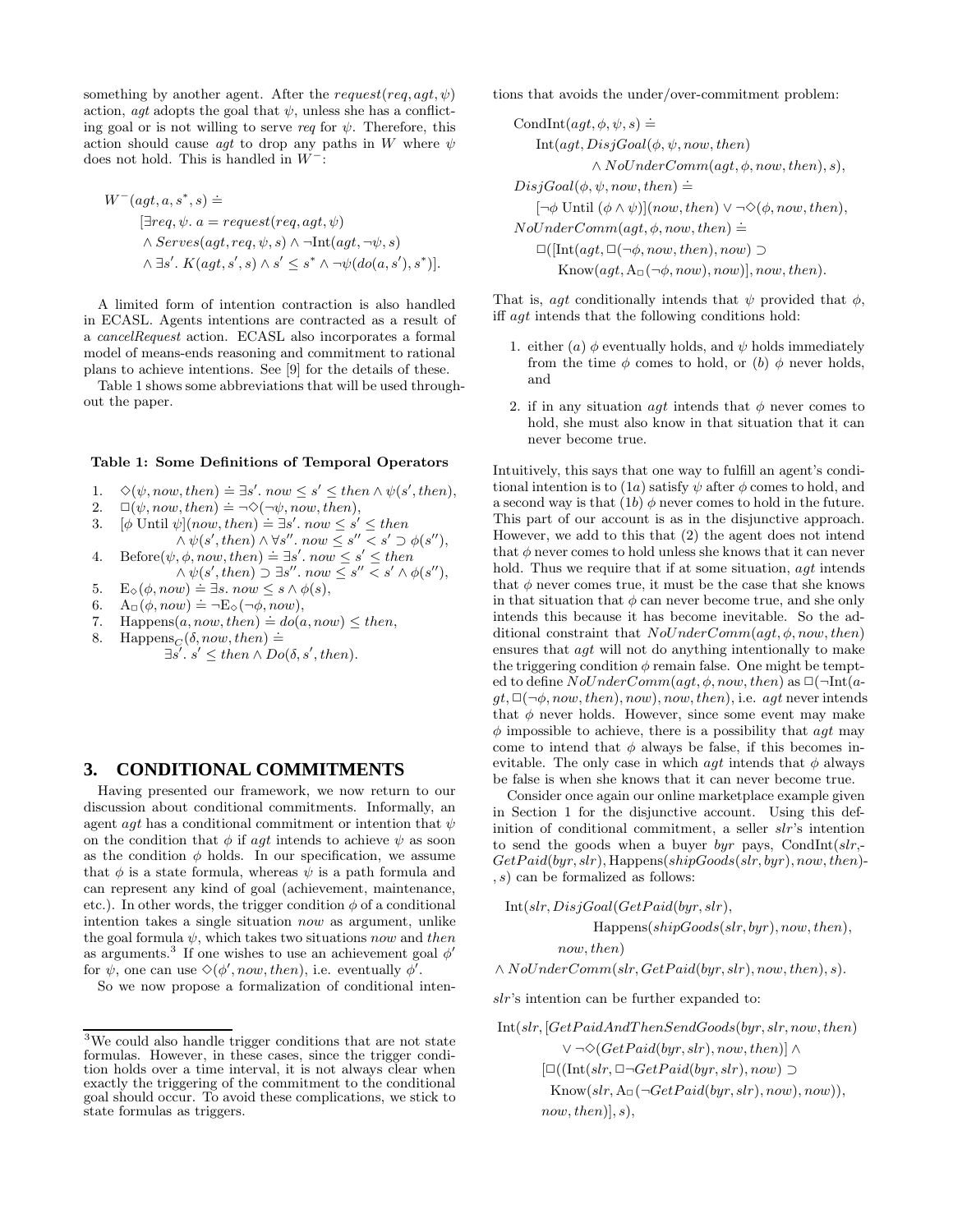where,

 $GetPaidAndThenSendGoods (byr, slr, now, then) \doteq$  $\neg GetPaid(byr, slr)$  Until  $(GetPaid(byr, slr) \wedge$  $Happens(shipGoods(slr, byr), now, then))$ (now, then).

From this, we can see that there are only two ways by which slr can satisfy this conditional intention: either at some future or current situation by pays slr and then slr sends the goods to byr, or, byr never pays  $slr$ , and as long as  $slr$  does not know that  $byr$  will never pay her, she does not intend not to get paid. Since slr cannot intend not to get paid, she cannot deliberately perform anything (for example block payments from  $byr$ ) to make the triggering condition remain false. If at a later situation, slr learns that it has become impossible for  $byr$  to ever pay her,  $slr$ will inevitably intend that *byr* never pays her, but otherwise she cannot acquire this intention. Thus, our formalization of conditional commitment does not suffer from the undercommitment problem.

Moreover, since we use the disjunctive approach, our account does not suffer from the over-commitment problem associated with the conjunctive approach. Consider the second example given in Section 1, where slr has the intention to ship a replacement unit when byr returns a defective good. Using our definition, this can be expanded to slr's intention that either byr never returns a defective product, or byr returns a defective product and slr ships the replacement unit after that. Thus slr is not over-committed and will not perform something deliberately so that byr returns a product. The additional constraint that  $slr$  never intends that byr never return a product unless she knows that byr will never return a product does not lead to any over-commitment. Thus our formalization of conditional intention is also free from the over-commitment problem.

Note that our account allows the agent who has a conditional intention to intend not to know whether the condition holds. We could easily strengthen the definition to rule this out, but it is not clear that this is always appropriate.

Next, we show two simple properties of conditional intention. Assume that the domain theory D (as discussed in Section 2) includes our definition of conditional commitment given above. Then we have the following theorem that says that if an agent *agt* conditionally intends that  $\psi$  provided that  $\phi$  in situation s, and if she knows that  $\phi$  holds in s, then *agt* intends that  $\psi$  in *s*.

THEOREM 1.

$$
D \models \text{CondInt}(agt, \phi, \psi, s) \land \text{Know}(agt, \phi, s) \supset
$$
  

$$
\text{Int}(agt, \psi, s).
$$

So when the agent knows that the condition has become true, a conditional intention reduces to an ordinary intention. The second property states that agents are able to introspect their conditional intentions:

THEOREM 2.

$$
D \models [Condlnt(agt, \phi, \psi, s) \supset
$$
  
Know(agt, CondInt(agt, \phi, \psi, now), s)]  $\land$   

$$
[\neg Condlnt(agt, \phi, \psi, s) \supset
$$
  
Know(agt,  $\neg Condlnt(agt, \phi, \psi, now), s)]$ .

Thus, if an agent has a conditional intention (does not have a conditional intention, resp.) that  $\psi$  provided that  $\phi$ , then she knows that she has (does not have, resp.) this conditional intention.

It would be interesting to prove additional results about conditional intentions, for instance, that a conditional intention persists as long as its condition is known to remain false and not known to have become impossible. We leave this for future work.

#### **4. CONDITIONAL REQUESTS**

We now discuss two communicative acts, request When and reqActWhen, that can be used by an agent to request someone to achieve  $\psi$  or to execute a program  $\delta$  respectively, on the condition that  $\phi$  becomes true. Recall that, in ECASL the SSA for W determines whether an agent adopts a goal when requested; the requested goal is adopted by the requestee via cooperation principles encoded in the SSA for W. Thus, we model requests as informing about intentions, rather than as primitives. In the following, we use  $CondlntCont(agt, \phi, \psi)$  as an abbreviation for the content of a conditional intention  $DisjGoal(\phi, \psi, now, then) \wedge$  $NoUnderComm(agt, \phi, now, then)$ . Now, one simple way to model a requester req's request to requestee *agt* to achieve  $\psi$  on the condition that  $\phi$  is as follows:

 $requestWhen_{sim}(req,agt, \phi, \psi) \doteq$  $request(req,agt,CondIntCont(req, \phi, \psi)).$ 

This says that, req's conditional request to agt to achieve  $\psi$  provided that  $\phi$  amounts to req's request to agt to fulfill the content  $CondIntCont(req, \phi, \psi)$  of her own conditional intention. Using the definition of request, this conditional request amounts to req informing agt that she currently intends to achieve  $\psi$  provided that  $\phi$ . However, note that the content  $CondIntCont(req, \phi, \psi)$  of this conditional intention includes mental attitudes that refer to req, rather than agt. Since the SSA for W does not automatically replace the agent parameters of mental state operators used in a goal formula, if we model conditional requests as above, given appropriate conditions (i.e., when agt agrees to serve req on  $CondlntCont(req, \phi, \psi)$  and does not currently have the intention that  $\neg CondIntCont(req, \phi, \psi)$ , agt will adopt the intention that  $CondlntCont(req, \phi, \psi)$ , but not that  $CondlntCont(agt, \phi, \psi)$ . Thus she will not have the conditional intention to achieve  $\psi$  provided that  $\phi$  after the conditional request is performed, and this simple definition is not quite correct.

For example, suppose that the manager agent mgr wants to conditionally request the seller  $slr$  in situation s to ship the goods when the buyer *byr* pays her. So  $\frac{m}{r}$  can do this by performing the following action in s:

 $requestWhen_{sim}(mqr,slr,GetPaid(byr,slr),$  $Happens(shipGoods(slr, byr), now, then)),$ 

which can be expanded to:

$$
request(mgr, slr, \\ CondIntCont(mgr, GetPaid (byr, slr), \\Happens(shipGoods (slr, byr), now, then))).
$$

After the request is performed, if  $slr$  agrees to serve  $mgr$ on  $CondIntCont(mgr,GetPaid(byr,slr),$  Happens (ship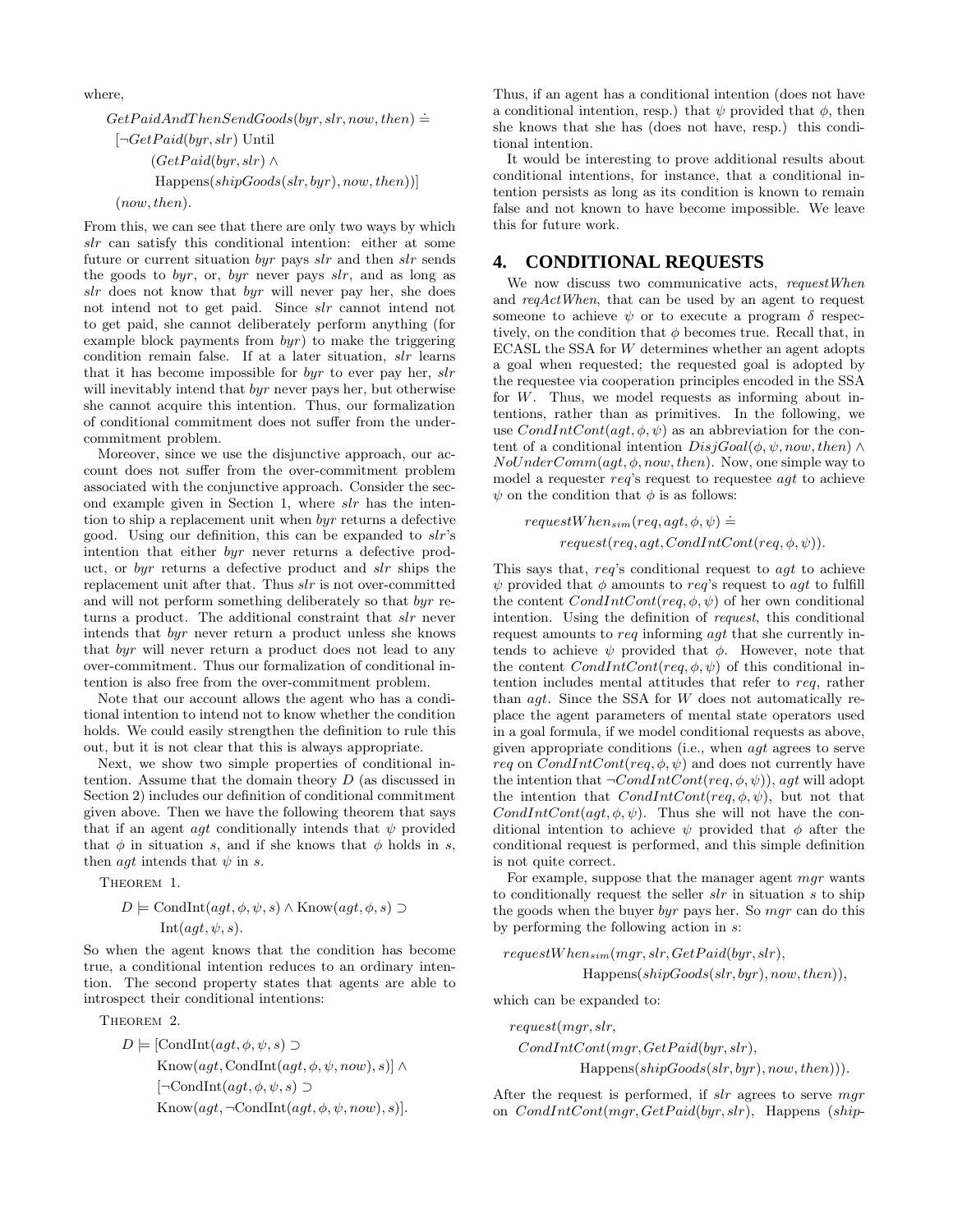$Goods(slr, byr), now, then)$ , and does not intend that  $\neg Cond$  $IntCont(mqr,GetPaid(byr, slr), Happens(shipGoods(slr, by$  $r$ , now, then), the SSA for W will ensure that:

$$
{\rm Int}(slr, CondIntCont(mgr, GetPaid(byr, slr),
$$

 $Happens(shipGoods(slr, byr), now, then)), s_r),$ 

which can be expanded to:

 $Int(slr, DisjGoal(GetPaid(byr,slr),$  $Happens(shipGoods (slr, byr), now, then),$ now, then) ∧

 $NoUnderComm(mqr, GetPaid(byr, slr), now, then), s_r),$ 

where  $s_r$  is the situation that results from performing the requestWhen action in s. Now, using the definition of conditional intention, we can see that in  $s_r$ ,  $slr$  does not have the conditional intention of sending the goods provided that byr pays her. The problem is with the mental state operators in the  $NoUnderComm(mgr, \ldots)$  part of  $slr$ 's intention: they say that mgr will not intend that the payment not occur unless she knows it can never occur. What we need is for this constraint to hold for slr.

To deal with this problem, we propose the following model of conditional requests:

 $requestWhen(req,agt, \phi, \psi) \doteq$  $request(req,agt,CondIntCont(aqt,\phi,\psi)).$ 

This says that req's request to agt to conditionally achieve  $\psi$ provided that  $\phi$  amounts to req's request to agt to fulfill the content of  $aqt$ 's conditional intention to achieve  $\psi$  provided that  $\phi$ , i.e.,  $CondIntCont(agt, \phi, \psi)$ . Using the definition of request, this can be further expanded to:

 $requestWhen(req,agt, \phi, \psi) \doteq$  $information (req, agt, Int (req, CondIntCont (agt, \phi, \psi), now)).$ 

That is, req can request agt to achieve  $\psi$  on the condition

that  $\phi$  by informing agt that she intends that  $CondlntCont$ agt,  $\phi, \psi$ ). Note that, the agent parameter of  $CondIntCont($  $agt, \phi, \psi$  is now the requestee *agt*, rather than the requester req. This guarantees that given that agt serves req and does not have the opposite intention, she will conditionally intend to achieve  $\psi$  provided that  $\phi$  after req conditionally requests her this. Thus this formalization of conditional request does not suffer from the above mentioned problem.

We also define a special type of conditional request, namely, a request to perform an action when some condition holds:

```
reqActWhen (req,agt, \phi, \delta) \doteqrequestWhen (req, aqt, \phi, Happens_C(\delta, now, then)).
```
This states that req's conditional request to agt to execute the program  $\delta$  provided that  $\phi$  amounts to req's conditional request to *agt* to execute  $\delta$  starting in the situation where  $\phi$ holds.

Now consider what happens when mgr conditionally requests slr to ship the goods when byr pays her, that is, when mgr performs the  $reqActWhen(mgr,slr, GetPaid(byr,slr),$  $shipGoods(slr, byr))$  action. Given that  $slr$  agrees to serve mgr and does not have the opposite intention, the SSA for W will make slr adopt the following intention:

 $Int(slr, CondIntCont(slr, GetPaid(byr, slr)),$  $Happen_{\mathcal{C}}(sendGoods(slr, byr), when, then)), s_r),$  and thus, by the definition of conditional intention, she will conditionally intend to send the goods when byr pays her. Thus, our formalization of conditional requests allows the proper transfer of conditional intention from the requester to the requestee.

We next present a theorem that shows how agents' intentions are affected by the requestWhen action. Assume that the domain theory D includes our definition of these new communicative actions. We can show that:

Theorem 3.

$$
D \models [\neg\text{Int}(agt, \neg\text{CondIntCont}(agt, \phi, \psi), s) \land Serves(agt, req, CondIntCont(agt, \phi, \psi), s) \land Poss(requestWhen(req,agt, \phi, \psi), s)] \supset \\ \text{CondInt}(agt, \phi, \psi, do(requestWhen(req,agt, \phi, \psi), s)).
$$

This says that if in some situation s, an agent agt does not intend not to fulfill the content of a conditional intention to achieve  $\psi$  provided that  $\phi$ , and if she serves another agent req on the content of this conditional commitment in s, then she will have the conditional intention to achieve  $\psi$  given that  $\phi$  after req conditionally request her this in s, provided that the request is possible in s.

It would be useful to extend our framework with a communication act that allows a conditional commitment created as a result of a requestWhen to be cancelled. We believe that the existing ECASL cancelRequest action can be used to define such a conditional commitment cancelling act. We leave this for future work.

### **5. RELATED WORK**

The under-commitment problem that we pointed out in Section 1 is related to another problem involving intentions discussed by Cohen and Levesque [2]. In that paper, they consider a robot who drops the intention of bringing a bottle of beer by breaking the last available bottle and thus making the intention impossible to achieve. Their solution was twofold: (1) they formalize intentions as persistent goals and (2) they assume that existing intentions act as a screen of admissibility over new intentions. In their framework, an agent's intentions persist until she knows that they have been achieved, or knows that it has become impossible to achieve them. Since the robot intends to bring a bottle of beer, she will not drop this goal until she achieves it or gets to know that it has become impossible to achieve. However, the robot can break the last available bottle to make her goal unachievable. But since an agent's current intentions provide a screen of admissibility for adopting new intentions, she cannot have these two conflicting intentions at the same time. Thus since she intends to bring a bottle, she cannot adopt the intention to break the only available bottle. Note that while this problem has similarities with the one addressed here, it does not involve conditional intentions.

In the literature, there has been some work on conditional intention. However, as mentioned earlier, all of the proposed treatments that we are aware of seem to suffer from the under- or over-commitment problems. Although it does not explictly address conditional intentions, the FIPA agent communication language specification [5] defines a type of communication act that leads to conditional intentions. In that framework, an agent can conditionally request another agent to execute an action when some condition holds. This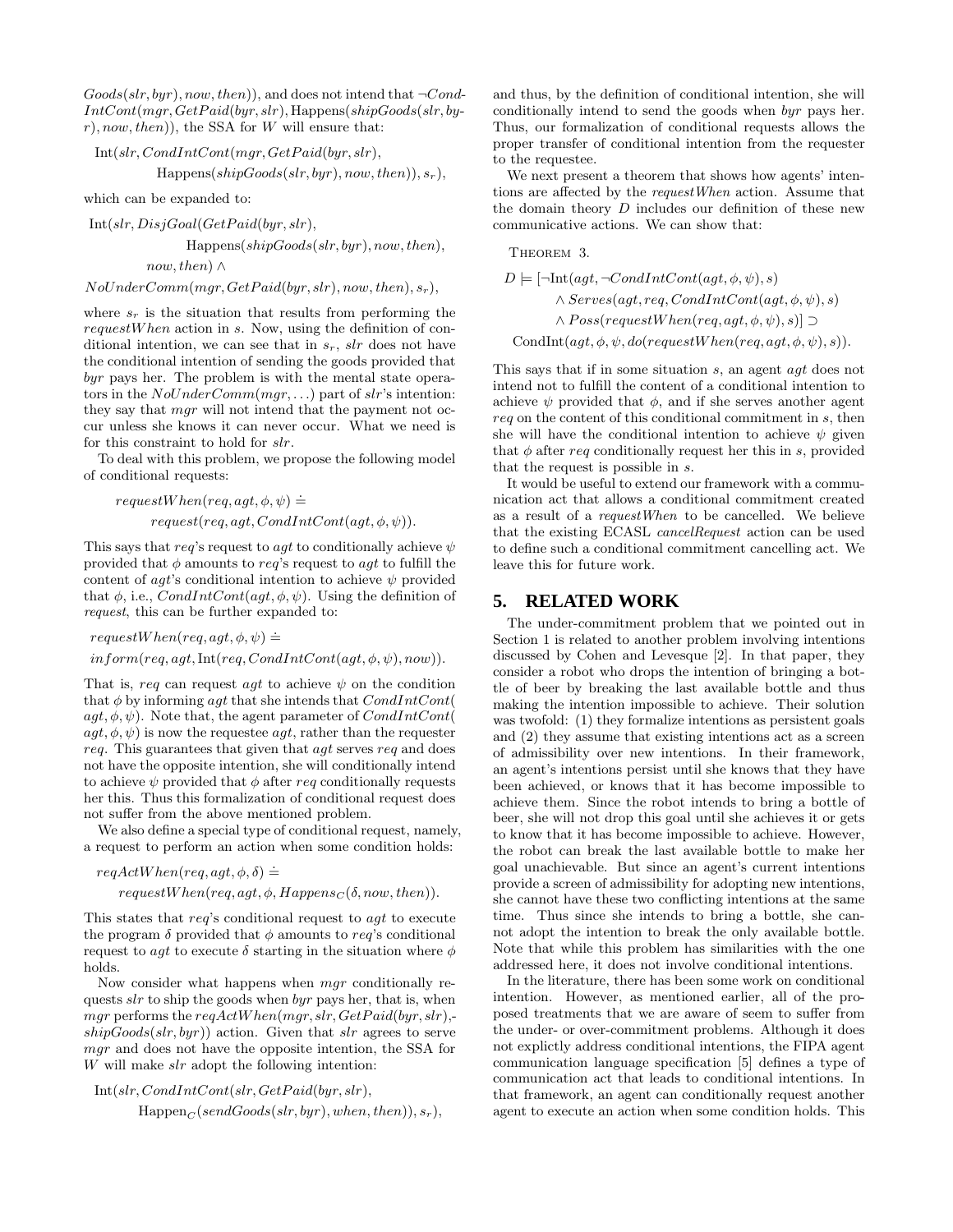is modeled as follows:  $req's$  conditional request to  $aqt$  to perform  $act$  when  $\phi$  holds amounts to req informing aqt that she has the intention that *agt* execute act and that  $\phi$  be true just before that. Note that req's intention amounts to the conjunction that  $\phi$  be true at some point and *agt* executes act right after that. Thus, this treatment of conditional intention can be viewed as a conjunctive account where the intention is to first achieve the triggering condition  $\phi$ , and then to achieve the conditional goal. As discussed in Section 1, this leads to the over-commitment problem.

Yolum and Singh [28] present a different model of conditional commitment that relies on a social obligation-based semantics rather than a traditional one based on mental states. Their main concern was the study of communication protocols that accommodate exceptions and take advantage of opportunities. They model interaction protocols using commitment machines that supply a content to protocol states and actions in terms of the social commitments of the participating agents. In their formal semantics, which is only briefly described, they adopt a branching time temporal model. The semantics for commitments involves a modal accessibility relation for commitments  $C$  that relates a state of the protocol (i.e. a time-point) s, a debtor agent  $x$ , and a creditor agent  $y$  to a set of paths  $P$ . Intuitively, x is responsible to y for satisfying  $\phi$  in state s iff  $\phi$  holds at time-point  $s$  along all paths  $p$  that are  $C$ -accessible from  $(x, y, s)$ . To model conditional commitment, they introduce a strict implication operator (denoted by  $\sim$ ) that requires the consequent to hold when the antecedent holds. The strict implication is false when the antecedent is false. Their semantics says that  $\phi \leadsto \phi'$  holds in a state s iff  $\phi$  holds in s and for all s' that satisfy  $\phi$ , every s'' that is similar to s' (i.e.  $s'' \approx s'$ ) also satisfies  $\phi'$ . What they mean by the similarity relation  $\approx$  is not explained. Thus for them, a conditional commitment  $C(x, y, \phi \leadsto \phi')$  holds in state s iff on all C-accessible paths  $p, \phi$  holds at s, and whenever some s' satisfies  $\phi$ , every s'' that is similar to s' satisfies  $\phi'$ . Since they model conditional commitments using the  $\sim$  operator, which behaves like a conjunction with some additional constraints, it appears that their formalization suffers from the over-commitment problem. It is also not clear how their formalization ensures that the goal is achieved *after* the condition along the paths.

Both [1] and [23] model conditional commitment as a disjunctive goal. In their social commitment and argument network based framework, Bentahar et al. [1] define conditional commitments as a simple implication. Their semantics of conditional commitment goes as follows:  $M, s \models$ CondInt<sub>Ben</sub>(agt<sub>1</sub>, agt<sub>2</sub>,  $\phi$ ,  $\psi$ ) iff  $M, s \models$  EF<sup>+</sup> $\phi \Rightarrow M, s \models$  $\text{ABC}(agt_1,agt_2, \psi)$ , where s, E, F<sup>+</sup>, and ABC denotes a timepoint, there exists a path, sometime in the future, and absolute commitment, respectively. This says that  $aqt_1$  is committed to  $agt_2$  to achieve  $\psi$  on the condition that  $\phi$  means that  $agt_1$  is unconditionally committed to  $agt_2$  to achieve  $\psi$ if  $\phi$  holds at some timepoint over some path in the future. Besides suffering from the under-commitment problem associated with disjunctive accounts, this seems to require commitment to the goal too early, before the condition becomes true.

In [23], Shapiro et al. describe a framework for specifying communicative multiagent systems using ConGolog [4] within the situation calculus, an early version of CASL. Since they were lacking a goal-revision mechanism at that point, they introduced a type of conditional request, the request Unless action, in an attempt to avoid the need for goalrevision. requestUnless(req, aqt,  $\phi$ ,  $\psi$ ) means that req is requesting *agt* to adopt the goal that  $\psi$  unless  $\phi$  is obtained. The execution of  $requestUnless(req,agt, \phi, \psi)$  makes agt adopt the goal that  $\phi \vee \psi$ . This amounts to modeling conditional intentions as disjunctive goals, and hence the account suffers from the under-commitment problem.

# **6. CONCLUSION**

In this paper, we identified some problems with many existing formalizations of conditional commitments. These seem to either have the agents over-committed, intending to achieve the condition under which the goal would have to be achieved, or under-committed, possibly intending that this condition remain false forever. We could not find any problem-free account in the literature. We presented a definition of conditional intentions that does not suffer from these problems. We then formalized two types of communicative actions that allow agents to make requests that lead to conditional commitments. We also proved some properties of conditional commitments and conditional requests. Finally, we discussed previous work on conditional commitments.

Note that, our framework allows an agent with a conditional intention to not intend that the trigger condition eventually becomes true. However, it does not allow her to intend that the trigger condition never comes to hold, without also knowing that it can never become true. In other words, in our framework, an agent's conditional intention that  $\psi$  provided that  $\phi$  is not consistent with her intention that  $\Box \neg \phi$ , unless she already knows that this must be the case. This might be problematic in some cases. For instance, in our example where a seller has a conditional intention to ship a replacement unit when a buyer returns a defective product, we might want to say that the seller has the intention that the buyer never returns a defective good. However, it is not possible for an agent to consistently have both of these intentions in our framework. One way to overcome this limitation might be to adopt a richer semantic model of intention, where one allows different degrees of preferability, similar to the levels of plausibility in traditional belief revision frameworks such as [6]. Such semantic models and the resulting logics are more expressive, but much more complex to specify and reason in.

The theory presented here is a part of our ongoing research on the semantics of speech acts and agent communication in the situation calculus. In [8], we present an extended version of this work where we model some simple communication protocols that deal with conditional requests. Much work remains. In the future, we would like to prove other properties of conditional commitments, for example, about the persistence and revision of such commitments. We also plan to formalize complex interaction protocols, such as the Contract Net protocol [27] and the Net Bill protocol [26], using our formalization of conditional intention. It would also be interesting to try to use this formalization to implement flexible communication agents as in [19] and to develop tools to support multiagent programming.

#### **7. ACKNOWLEDGEMENTS**

We thank Hector Levesque, Pinar Yolum, and the review-